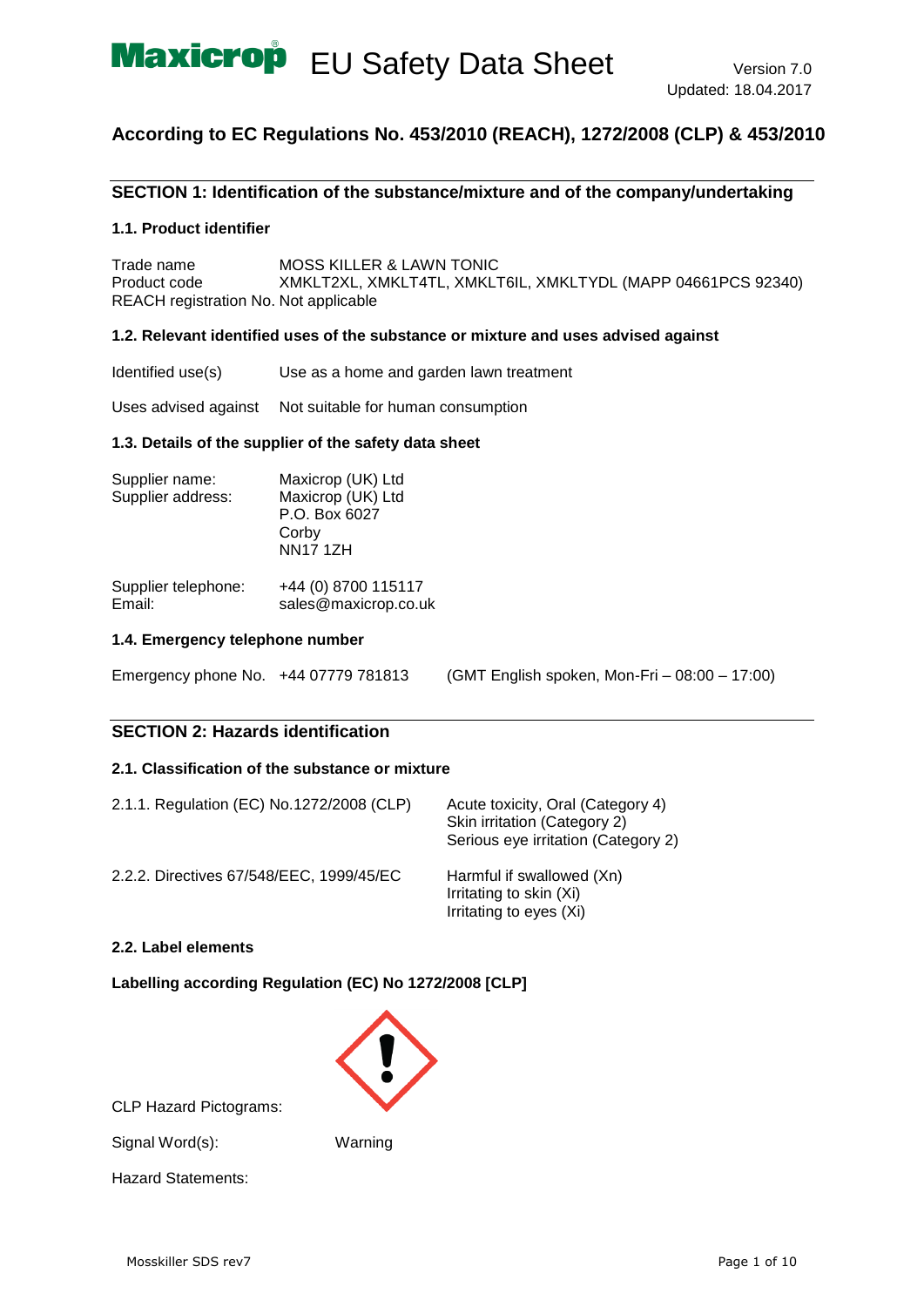

| H302 | Harmful if swallowed          |
|------|-------------------------------|
| H315 | Causes skin irritation        |
| H319 | Causes serious eye irritation |

Precautionary Statements:

| P <sub>270</sub><br>P <sub>280</sub> | Do not eat, drink or smoke when using this product<br>Wear eye protection                                                          |
|--------------------------------------|------------------------------------------------------------------------------------------------------------------------------------|
| $P301 + P312$                        | IF SWALLOWED: Call a POISON CENTRE or doctor/physician if you<br>feel unwell                                                       |
| $P305 + P351 + P338$                 | IF IN EYES: Rinse cautiously with water for several minutes. Remove<br>contact lenses, if present and easy to do. Continue rinsing |
| $P332 + P313$                        | If skin irritation occurs: Get medical advice/attention                                                                            |
| P <sub>501</sub>                     | Dispose of contents in accordance with local regulations, dispose of<br>container to appropriate domestic recycling stream         |

## **According to European Directive 67/548/EEC as amended.**



Hazard symbol(s):

Risk phrases:

| Xn;<br>Xi;                | R <sub>22</sub><br>R36/38 | Harmful if swallowed<br>Irritating to skin and eyes                                                |
|---------------------------|---------------------------|----------------------------------------------------------------------------------------------------|
|                           | Safety phrases:           |                                                                                                    |
| S <sub>13</sub><br>S24/25 |                           | Keep away from food, drink and animal feedingstuffs<br>Avoid contact with skin and eyes            |
| S <sub>26</sub>           |                           | In case of contact with eyes, rinse immediately with plenty of water<br>and seek medical attention |
| S <sub>28</sub>           |                           | After contact with skin, wash immediately with plenty of water                                     |
| S <sub>39</sub>           |                           | Wear eye protection                                                                                |
| S46                       |                           | If swallowed, seek medical advice immediately and show this<br>document                            |
|                           | 2.3. Other hazards        | This product has not been tested for PBT or vPvB                                                   |

## **SECTION 3: Composition/information on ingredients**

## **3.2. Mixtures**

EC Classification No 1272/2008 / EEC Classification No 67/548/EEC

| <b>Hazardous</b><br>ingredient(s) | $\%$ w/w  | <b>CAS no</b> | EC no | <b>REACH</b><br><b>Registration no</b> | H statements /<br>l Risk Phrases |
|-----------------------------------|-----------|---------------|-------|----------------------------------------|----------------------------------|
| Iron sulphate<br>heptahydrate     | $25 - 35$ | 7782-63-0     |       | 231-753-5   01-2119513203-<br>57-####  | H302, H315, H319                 |
|                                   |           |               |       |                                        | R22, R36/38                      |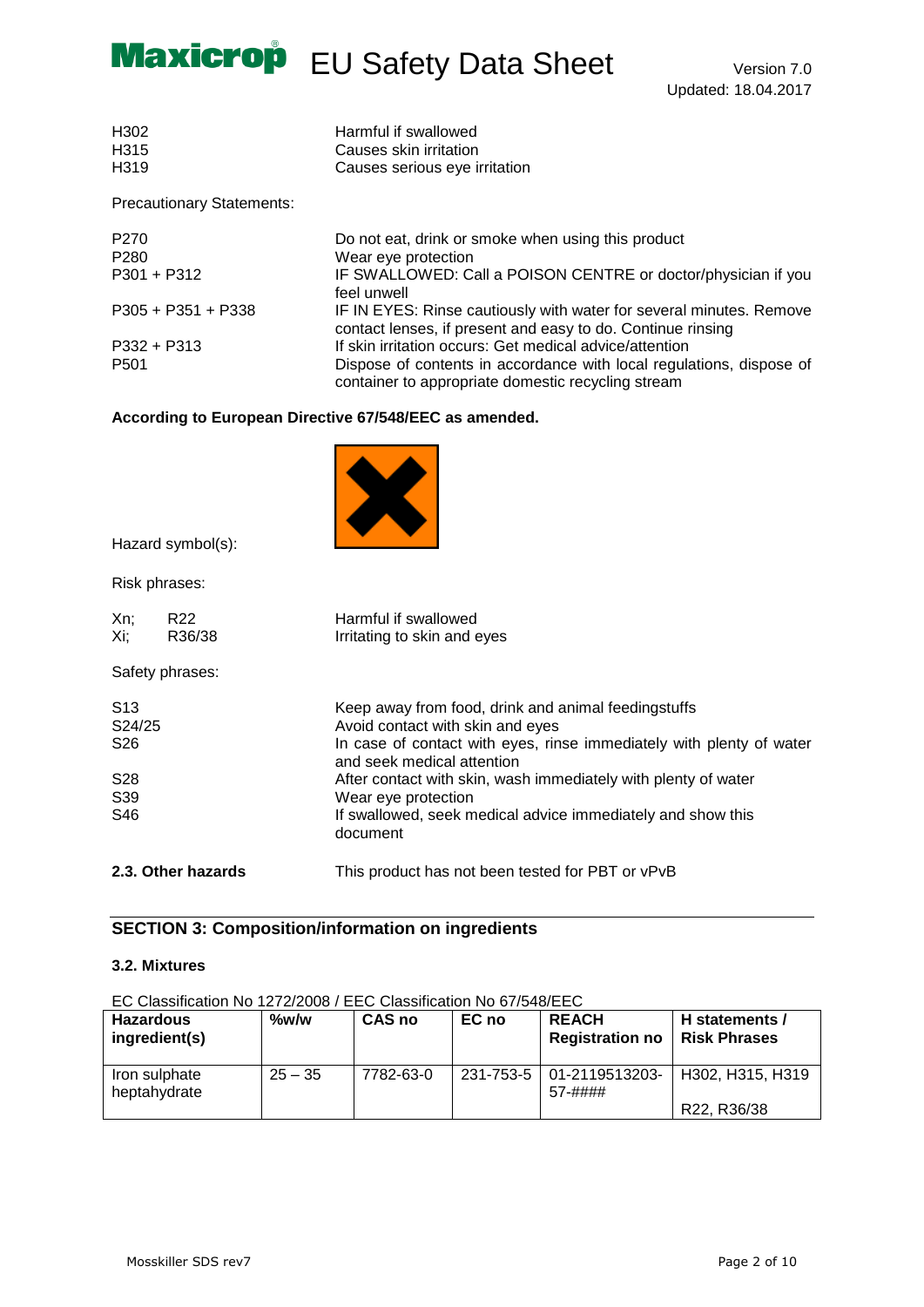## **SECTION 4: First aid measures**

### **4.1. Description of first aid measures**

### **4.1.1. First aid instructions.**

| If inhaled:             | Move person into fresh air, rest and seek medical advice                                                                                                                                                                                                                                        |
|-------------------------|-------------------------------------------------------------------------------------------------------------------------------------------------------------------------------------------------------------------------------------------------------------------------------------------------|
| If on skin (or hair):   | Wash affected skin with plenty of water. Wash clothes before reuse                                                                                                                                                                                                                              |
| If in eyes:             | Wash affected eyes for at least 15 minutes under running water with<br>eyelids held open. Remove contact lenses if possible. Seek medical<br>advice                                                                                                                                             |
| If swallowed:           | Never give anything by mouth to an unconscious person. Rinse<br>mouth and throat. Do not induce vomiting. Drink 1-2 glasses of water.<br>Consult a physician                                                                                                                                    |
| Other first aid advice: | If vomiting occurs spontaneously, keep airways clear. Give more<br>water when vomiting stops                                                                                                                                                                                                    |
|                         | 4.2. Most important symptoms and effects, both acute and delayed                                                                                                                                                                                                                                |
| If inhaled:             | Inhalation of mist or vapours may cause irritation of mucous<br>membranes and upper respiratory tract. Symptoms may include<br>irritation, coughing and tightness of breath                                                                                                                     |
| If on skin (or hair):   | Where not washed exposure may result in redness and irritation.<br>Irritation may occur to skin especially when already sore or dry<br>according to contact time.                                                                                                                               |
| If in eyes:             | Exposure to eyes will result in immediate pain and tearing. Burns to<br>the eye may occur if not washed promptly                                                                                                                                                                                |
| If swallowed:           | On ingestion of a moderate quantity (50 $ml$ or $\sim$ 2 fluid oz) symptoms<br>usually occur within twenty minutes and may include nausea,<br>vomiting, diarrhoea and abdominal pain. Symptoms of iron toxicity<br>may occur hours after ingestion and can include rapid heartbeat and<br>shock |
|                         | $\bullet$ . The discrete contribution of the discrete contribution of the contribution of a contribution of the discrete discrete $\mathbf{I}$                                                                                                                                                  |

#### **4.3. Indication of any immediate medical attention and special treatment needed**

Medical treatment: For symptomatic patients investigations for acidosis and hyperglycemia are indicated Desferrioxamine is considered as a chelation therapy in appropriate situations

## **SECTION 5: Firefighting measures**

## **5.1. Extinguishing media**

| Suitable extinguishing media: | All extinguishing agents permitted |
|-------------------------------|------------------------------------|
|                               |                                    |

Unsuitable extinguishing media: None known

### **5.2. Special hazards arising from the substance or mixture**

Hazardous combustion products: Oxides of iron, carbon, nitrogen and sulphur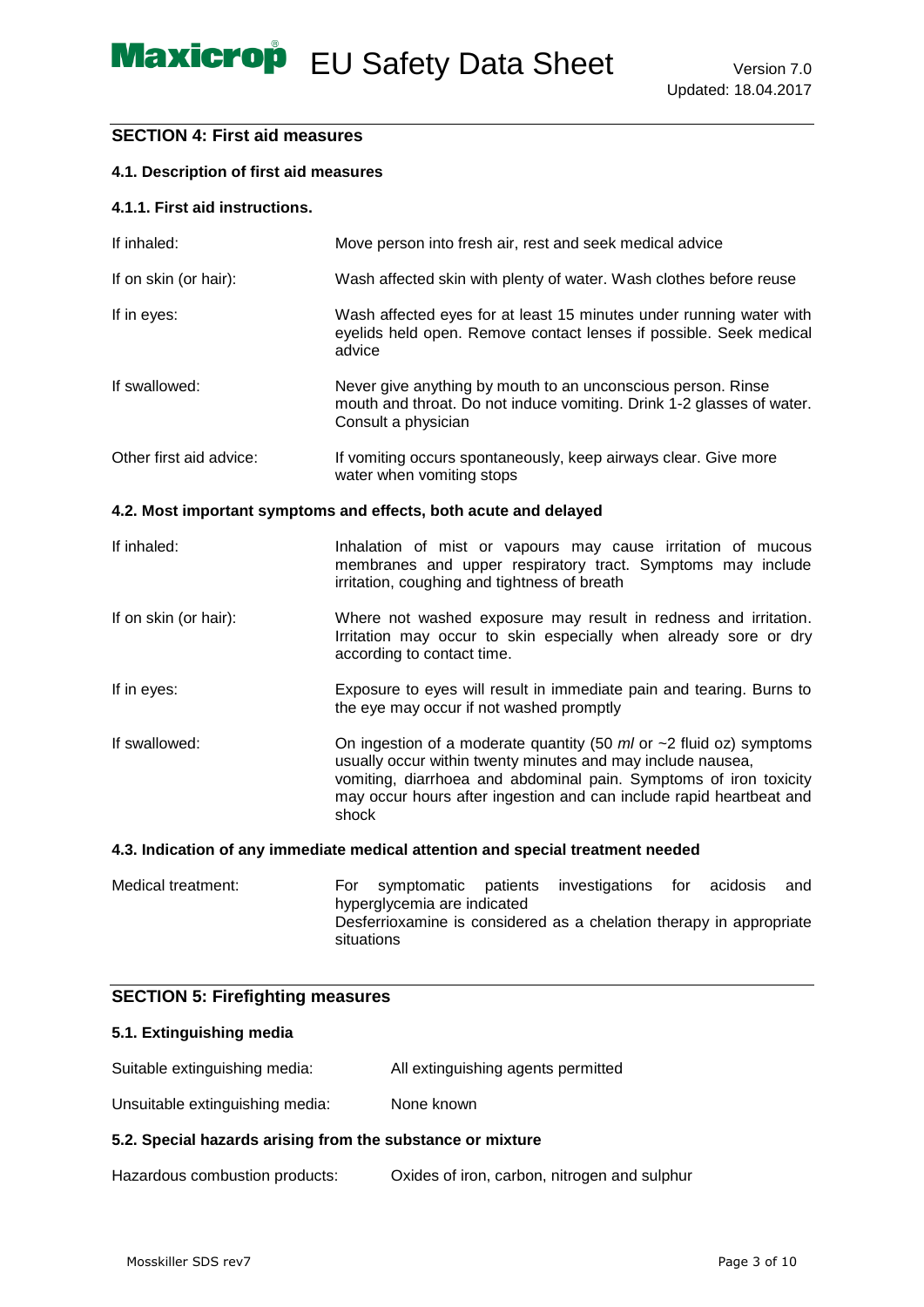Other special hazards during fire: None known

## **5.3. Advice for firefighters**

| Protective actions during firefighting:        | Wear self-containing breathing apparatus |
|------------------------------------------------|------------------------------------------|
| Special protective equipment for firefighters: | No special instructions                  |
| Other advice:                                  | Not applicable                           |

## **SECTION 6: Accidental release measures**

|                                                           | 6.1. Personal precautions, protective equipment and emergency procedures                                                |
|-----------------------------------------------------------|-------------------------------------------------------------------------------------------------------------------------|
| Non-emergency personnel PPE                               | See section 8.2                                                                                                         |
| <b>Emergency responders PPE</b>                           | See section 8.2                                                                                                         |
| Controlling risks from accidental release:                | Avoid contact with strong oxidising agents                                                                              |
| Emergency procedures:                                     | Evacuate personnel to safe areas.                                                                                       |
| 6.2. Environmental precautions                            |                                                                                                                         |
| Keep accidental releases away from:                       | Drains, water courses, soil and open ground. Discharge to<br>ground, water courses or drains can cause eutrophication   |
| 6.3. Methods and material for containment and cleaning up |                                                                                                                         |
| Containing a spill:                                       | Mop up and contain with absorbent materials                                                                             |
| Cleaning up a spill                                       | Mop spills, recycle where possible                                                                                      |
| Other information on spill handling:                      | Dilute with water, neutralise with lime or limestone powder.<br>Capture with absorbent material. Recycle where possible |
| 6.4. Reference to other sections                          |                                                                                                                         |
| References to other sections:                             | See section 8.2 for personal protective equipment. See<br>section 13.1 for disposal considerations                      |

## **SECTION 7: Handling and storage**

## **7.1. Precautions for safe handling**

| Safe handling recommendations: | Wash hands and exposed skin before meals and after use.<br>Where gloves when handling the product over long periods<br>of time. Do not spray onto surfaces other than grass to avoid<br>staining |
|--------------------------------|--------------------------------------------------------------------------------------------------------------------------------------------------------------------------------------------------|
| Handling incompatibles:        | Do not use strong oxidising agents or alkalis                                                                                                                                                    |
| Reducing environmental risk:   | Do not discharge into drains or water courses                                                                                                                                                    |
| Occupational hygiene advice    | Wash hands after using this product and before eating,<br>drinking or smoking. Remove contaminated clothing and<br>protective equipment before entering eating areas                             |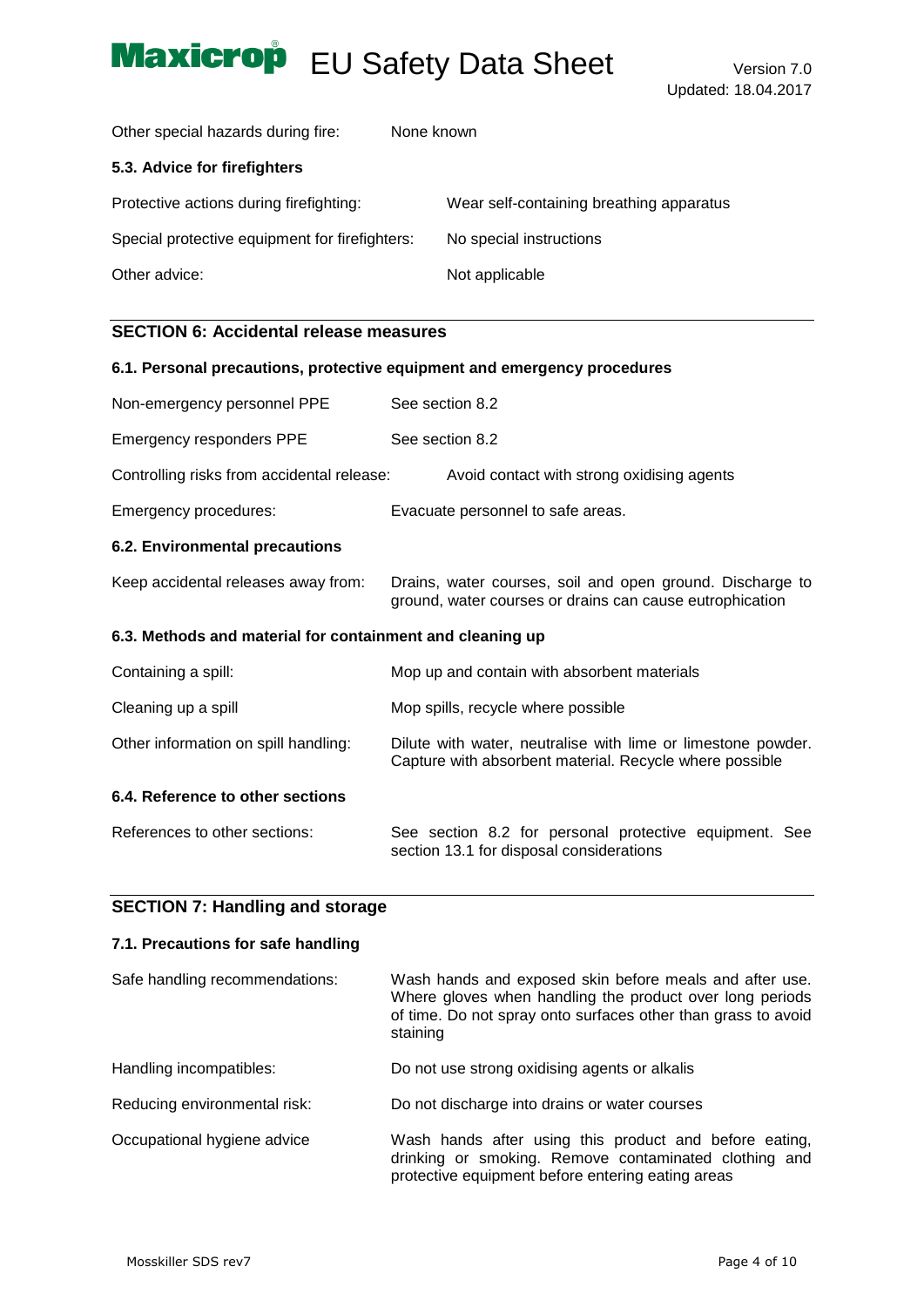### **7.2. Conditions for safe storage, including any incompatibilities**

## **Safe storage: managing risks during storage:**

| Explosive atmospheres formed during storage:                               |                                                | Not applicable                                                                                                           |  |
|----------------------------------------------------------------------------|------------------------------------------------|--------------------------------------------------------------------------------------------------------------------------|--|
| Corrosive conditions during storage:                                       | Not applicable                                 |                                                                                                                          |  |
| Flammability hazards during storage:                                       | Not applicable                                 |                                                                                                                          |  |
| Incompatible substances or mixtures:                                       | Incompatible with oxidising agents and alkalis |                                                                                                                          |  |
| Evaporative conditions:                                                    | Not applicable                                 |                                                                                                                          |  |
| Potential ignition sources, including electrical equipment: Not applicable |                                                |                                                                                                                          |  |
| Safe storage: controlling effects of ambient conditions:                   |                                                |                                                                                                                          |  |
| Weather conditions:                                                        |                                                | Do not store outside uncontained                                                                                         |  |
| Ambient pressure:                                                          | Not applicable                                 |                                                                                                                          |  |
| Temperature:                                                               |                                                | Do not allow product to freeze or exceed 30°C                                                                            |  |
| Sunlight:                                                                  |                                                | Keep out of direct sunlight                                                                                              |  |
| Humidity:                                                                  | Not applicable                                 |                                                                                                                          |  |
| Vibration:                                                                 | Not applicable                                 |                                                                                                                          |  |
| Safe storage: maintaining the integrity of the product:                    |                                                |                                                                                                                          |  |
| Stabilisers:                                                               |                                                | Stabilisers are not used in this product                                                                                 |  |
| Antioxidants:                                                              |                                                | Antioxidants are not used in this product                                                                                |  |
| Safe storage: other advice:                                                |                                                |                                                                                                                          |  |
| Ventilation requirements for storage:                                      |                                                | No specific ventilation requirements                                                                                     |  |
| Specific designs for storage rooms or vessels:                             |                                                | No specific design criteria on storage areas apart<br>from normal regulatory requirements for substances<br>of this type |  |
| Quantity limits under storage conditions: Not applicable                   |                                                |                                                                                                                          |  |
| Suitable packaging for the substance:                                      |                                                | Keep in original container, may be corrosive to aluminium,<br>copper and iron                                            |  |
| 7.3. Specific end use(s)                                                   |                                                |                                                                                                                          |  |
| Uses:                                                                      |                                                | Use as a home and garden lawn treatment                                                                                  |  |

## **SECTION 8: Exposure controls/personal protection**

## **8.1. Control parameters**

8.1.1 Occupational exposure limits: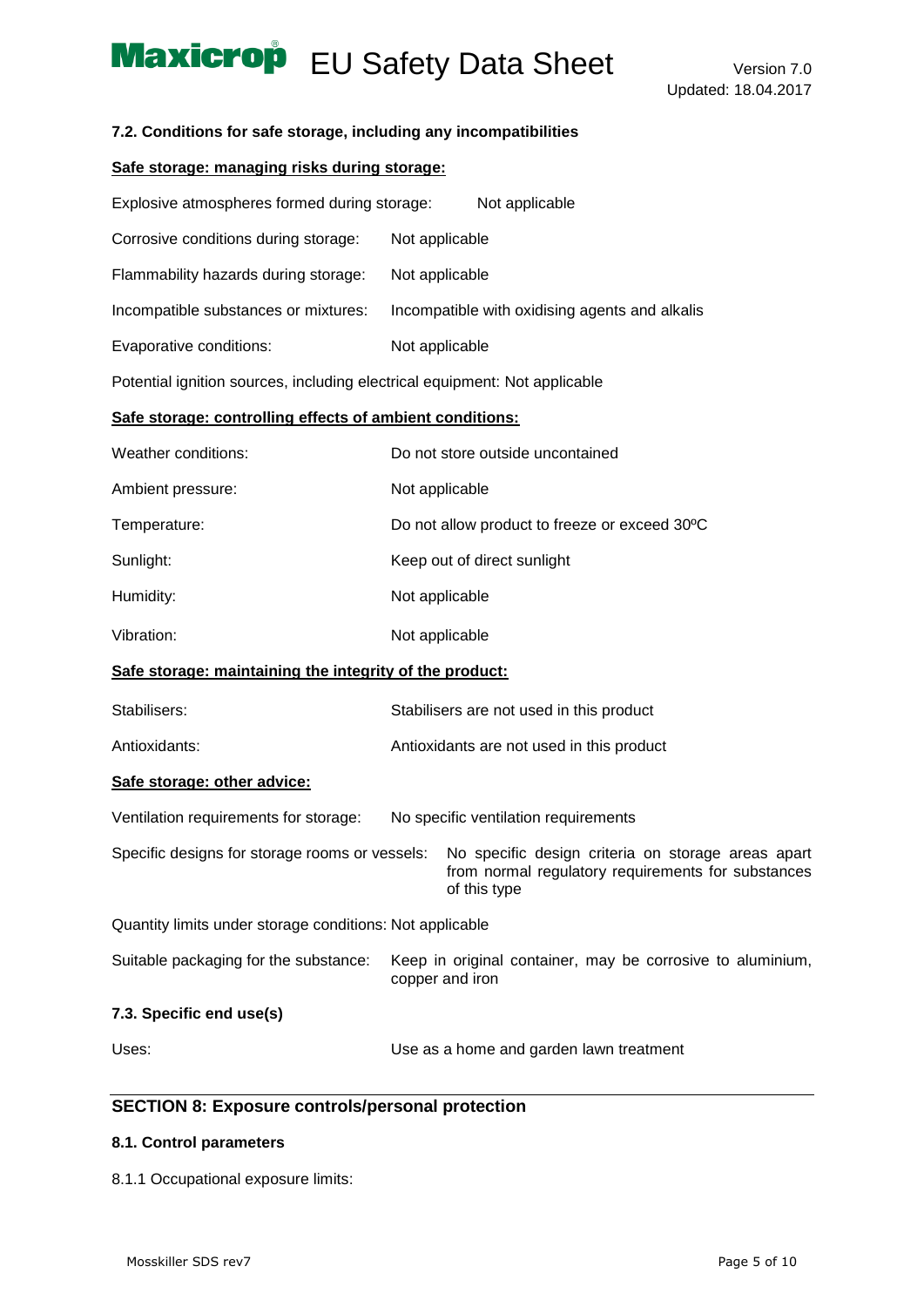Current workplace exposure limits assigned to individual components according to HSE document EH40/2005

| Substance  | CAS    |                                                               | <b>Workplace Exposure Limit</b> |                                           |                     | Comments                                                                                                        |
|------------|--------|---------------------------------------------------------------|---------------------------------|-------------------------------------------|---------------------|-----------------------------------------------------------------------------------------------------------------|
|            | number | Long-term<br>exposure limit<br>(8-hr TWA<br>reference period) |                                 | limit<br>(15 minute)<br>reference period) | Short-term exposure | The Carc, Sen and<br>Sk notations are not<br>exhaustive.<br>Notations have<br>been applied to the<br>substances |
|            |        | ppm                                                           | $mg.m-3$                        | ppm                                       | $mg.m-3$            | identified in IOELV<br><b>Directives</b>                                                                        |
| Iron Salts |        |                                                               | 1.0                             |                                           | 2.0                 |                                                                                                                 |

| 8.1.2 Biological Limit Values:                                                             |                           | Not applicable                          |                                                                                                                                                                                               |
|--------------------------------------------------------------------------------------------|---------------------------|-----------------------------------------|-----------------------------------------------------------------------------------------------------------------------------------------------------------------------------------------------|
| 8.1.3 Current recommended monitoring procedures:                                           |                           | Not applicable                          |                                                                                                                                                                                               |
| 8.1.4 Air contaminants formed when using the product as intended:                          |                           |                                         | Not applicable                                                                                                                                                                                |
| 8.1.5. PNECs and DNELs                                                                     |                           | Not applicable                          |                                                                                                                                                                                               |
| 8.2. Exposure controls                                                                     |                           |                                         |                                                                                                                                                                                               |
| 8.2.1. Appropriate engineering controls: Handle in accordance with good industrial hygiene |                           |                                         |                                                                                                                                                                                               |
| 8.2.2. Personal Protection Equipment                                                       |                           |                                         |                                                                                                                                                                                               |
| Eye protection:                                                                            |                           |                                         | Use safety glasses tested and approved under appropriate<br>government standards such as NIOSH (US) or EN 166(EU)                                                                             |
| Face protection:                                                                           | Not required              |                                         |                                                                                                                                                                                               |
| Hand protection:                                                                           |                           | standard EN420 derived from it are worn | It is recommended that where this product is to be handled<br>for an extended period; nitrile, latex or rubber gloves, which<br>satisfy the specifications of EU Directive 89/686/EEC and the |
| Other skin protection                                                                      | Do not wear open footwear |                                         |                                                                                                                                                                                               |
| Respiratory protection                                                                     | Not required              |                                         |                                                                                                                                                                                               |
| Thermal hazards                                                                            | Not required              |                                         |                                                                                                                                                                                               |

8.2.3. Environmental exposure controls Do not release substance to drains or surface water

## **SECTION 9: Physical and chemical properties**

9.1. Information on basic physical and chemical properties

| Appearance:     | Clear liquid                |
|-----------------|-----------------------------|
| Physical state: | Liquid                      |
| Colour:         | Wine red                    |
| Odour:          | Slightly sweet and metallic |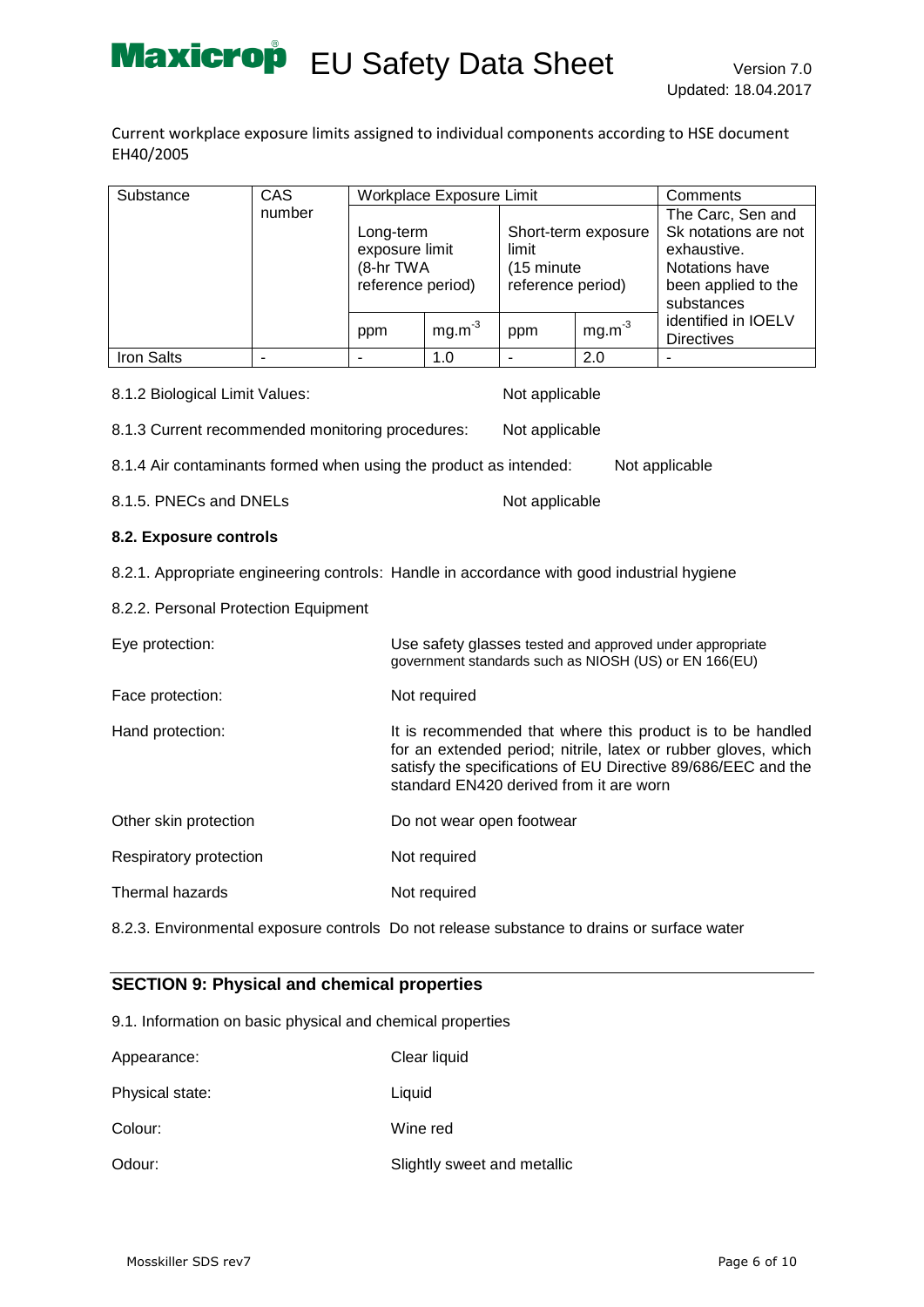| Odour threshold:                                  | Data not available                      |
|---------------------------------------------------|-----------------------------------------|
| pH:                                               | $1.5 - 2.5$                             |
| Melting point:                                    | Data not available                      |
| Freezing point:                                   | $<0$ <sup>o</sup> C                     |
| Initial boiling point:                            | >100°C                                  |
| Boiling range:                                    | Data not available                      |
| Flash point:                                      | Data not available                      |
| Flash point method:                               | Data not available                      |
| Evaporation rate:                                 | Data not available                      |
| Flammability (if solid or gas):                   | Data not available                      |
| Upper and lower flammability or explosive limits: | Data not available                      |
| Vapour pressure:                                  | Data not available                      |
| Vapour density:                                   | Data not available                      |
| Relative density:                                 | 1.19 – 1.21 g/cm <sup>3</sup> (at 20°C) |
| Solubility(ies)                                   | Completely soluble in water             |
| Partition coefficient: n-octanol/water            | Data not available                      |
| Auto-ignition temperature                         | Data not available                      |
| Decomposition temperature                         | Data not available                      |
| Viscosity                                         | Data not available                      |
| <b>Explosive properties</b>                       | Data not available                      |
| Oxidising properties                              | Data not available                      |
| 9.2. Other information                            | Data not available                      |

## **SECTION 10: Stability and reactivity**

| 10.1. Reactivity                         | Can react with strong oxidising agents and alkaline materials          |
|------------------------------------------|------------------------------------------------------------------------|
| 10.2. Chemical stability                 | Product is stable under anticipated storage and handling<br>conditions |
| 10.3. Possibility of hazardous reactions | Substance not known to react and/or polymerise                         |
| 10.4. Conditions to avoid                | Excessive heat (to water boiling point), mixing with alkalis           |
| 10.5. Incompatible materials             | Oxidising and alkaline materials                                       |
| 10.6. Hazardous decomposition products   | No known hazardous decomposition products known                        |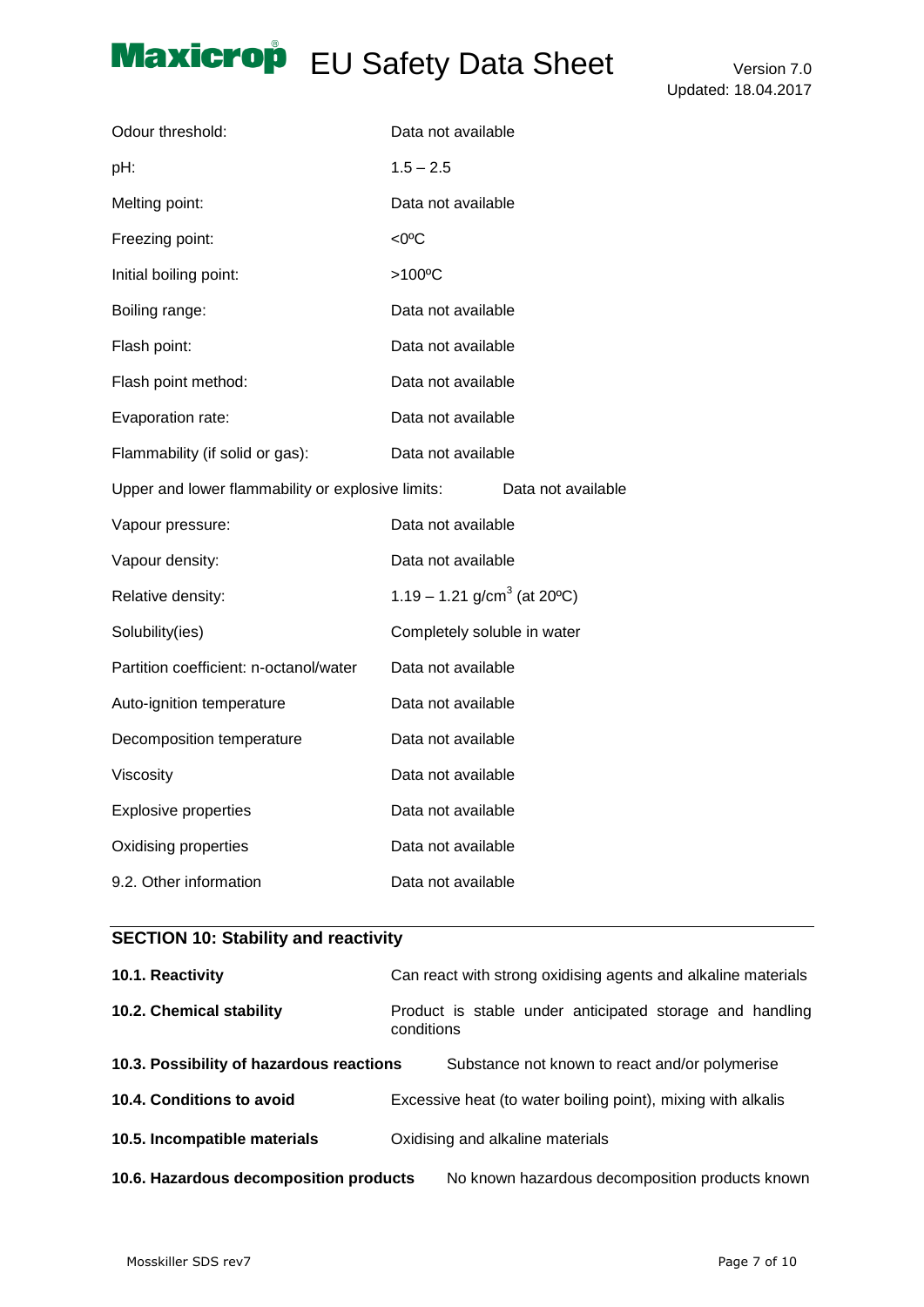## **SECTION 11: Toxicological information**

## **11.1. Information on toxicological effects**

Data for iron(II) sulphate heptahydrate;

| Acute toxicity                    | Oral - LD50 300 $-$ 2,000 mg/kg body weight                                      |
|-----------------------------------|----------------------------------------------------------------------------------|
| Skin corrosion/irritation         | Dermal - LD50 > 2,000 mg/kg body weight                                          |
| Serious eye damage/irritation     | Based on formulation components, the mixture is classified<br>as an eye irritant |
| Respiratory or skin sensitisation | Iron(II) sulphate heptahydrate is not known to be sensitising                    |
| Germ cell mutagenicity            | Data not available                                                               |
| Carcinogenicity                   | Data not available                                                               |
| Reproductive toxicity             | Data not available                                                               |
| STOT-repeated exposure;           | Data not available                                                               |
| 11.2. Other information           | No other information                                                             |

## **SECTION 12: Ecological information**

### **12.1. Toxicity**

No specific data available. The mixture is not classified as an environmental hazard.

| 12.2. Persistence and degradability      | Data not available |
|------------------------------------------|--------------------|
| 12.3. Bioaccumulative potential          | Data not available |
| 12.4. Mobility in soil                   | Data not available |
| 12.5. Results of PBT and vPvB assessment | Data not available |
| 12.6. Other adverse effects              |                    |
| Environmental fate                       | Data not available |
| Photochemical ozone creation potential   | Data not available |
| Ozone depletion potential                | Data not available |
| Endocrine disrupting potential           | Data not available |
| Global warming potential                 | Data not available |

## **SECTION 13: Disposal considerations**

## **13.1. Waste treatment methods**

This material, if discarded as produced, is not classified as a hazardous waste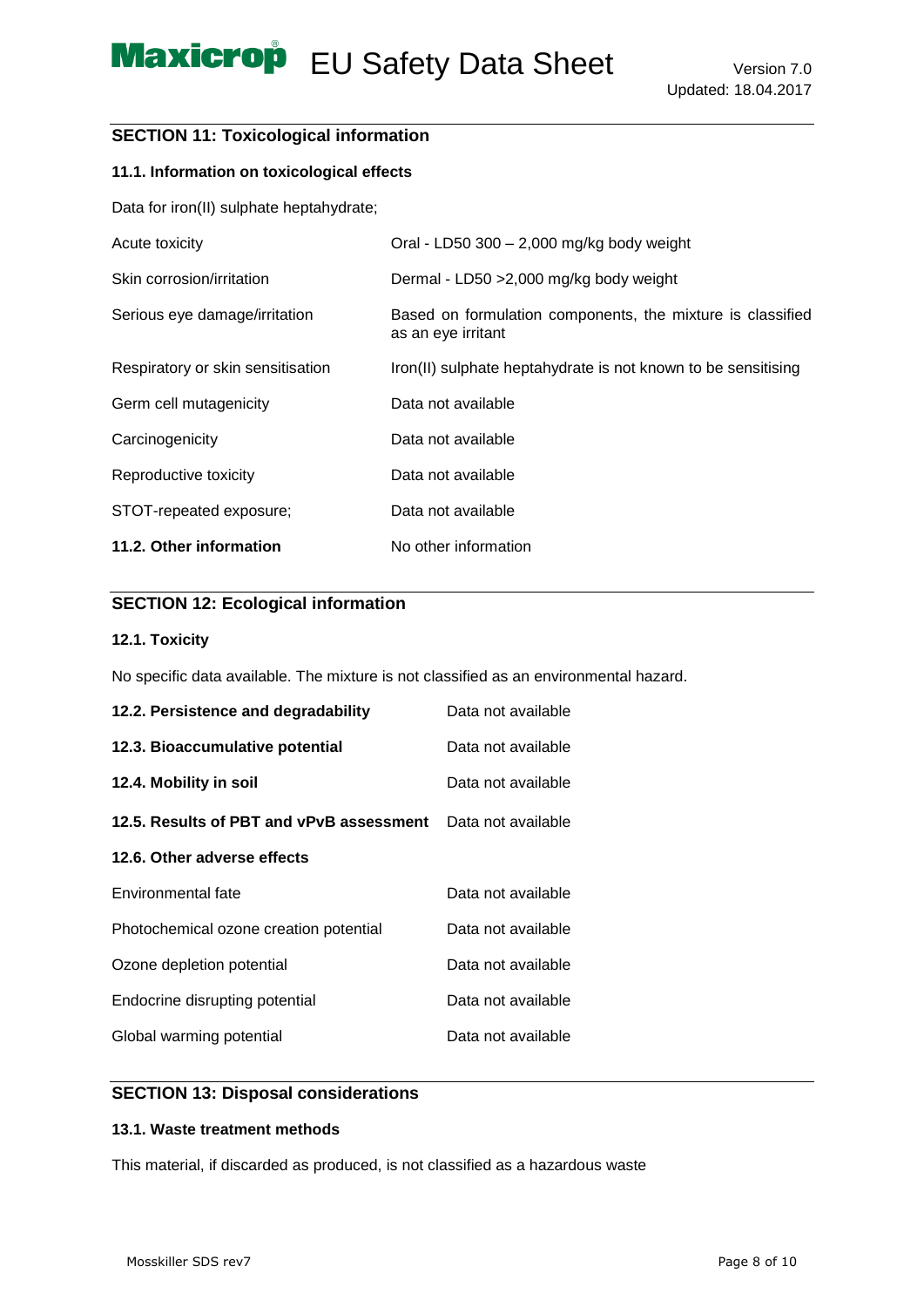Waste treatment containers to be used for product include IBCs or drums Recycle material where possible. If heavily soiled or disposal judged as necessary dispose to landfill in accordance with the Directive on waste 2008/98/EC

No specific waste treatment containers to be used for contaminated packaging, packaging should be recycled where possible. Waste treatment method for contaminated packaging should include a rinse with water. Dilute washings should be recycled where possible

### **SECTION 14: Transport information**

| 14.1. UN number                    | Not applicable          |                                                                   |
|------------------------------------|-------------------------|-------------------------------------------------------------------|
| 14.2. UN proper shipping name      | ADR/RID<br>IMDG<br>IATA | Not dangerous goods<br>Not dangerous goods<br>Not dangerous goods |
| 14.3. Transport hazard class(es)   | Not applicable          |                                                                   |
| 14.4. Packing group                | Not applicable          |                                                                   |
| 14.5. Environmental hazards        | Not applicable          |                                                                   |
| 14.6. Special precautions for user | Not applicable          |                                                                   |

**14.7. Transport in bulk according to Annex II of MARPOL73/78 and the IBC Code** Not applicable

## **SECTION 15: Regulatory information**

15.1. Safety, health and environmental regulations/legislation specific for the substance or mixture

| Ozone depleting substance (EC No 2037/2000):                     |                              | Not applicable                            |
|------------------------------------------------------------------|------------------------------|-------------------------------------------|
| Persistent organic pollutants (EC No 850/2004)                   |                              | Not applicable                            |
| Export and import of dangerous chemicals (EC No 689/2008)        |                              | Not applicable                            |
| COMAH/ Seveso II categories or named substance                   |                              | Not applicable                            |
| <b>REACH Authorisations and/or Restrictions</b>                  |                              | Not applicable                            |
| Any other relevant Safety, health and environmental regulations: |                              | Not applicable                            |
| 15.2. Chemical safety assessment                                 | carried out for this product | A chemical safety assessment has not been |

## **SECTION 16: Other information**

a) Changes made to SDS:

Every section has undergone amendment since revision 5

b) Key (or legend)

| <b>IOELV</b> | Indicative Occupational Exposure Limit Values    |
|--------------|--------------------------------------------------|
| LD50         | Lethal Dosage affecting 50% of sample population |
| <b>TWA</b>   | Time Weighted Average                            |